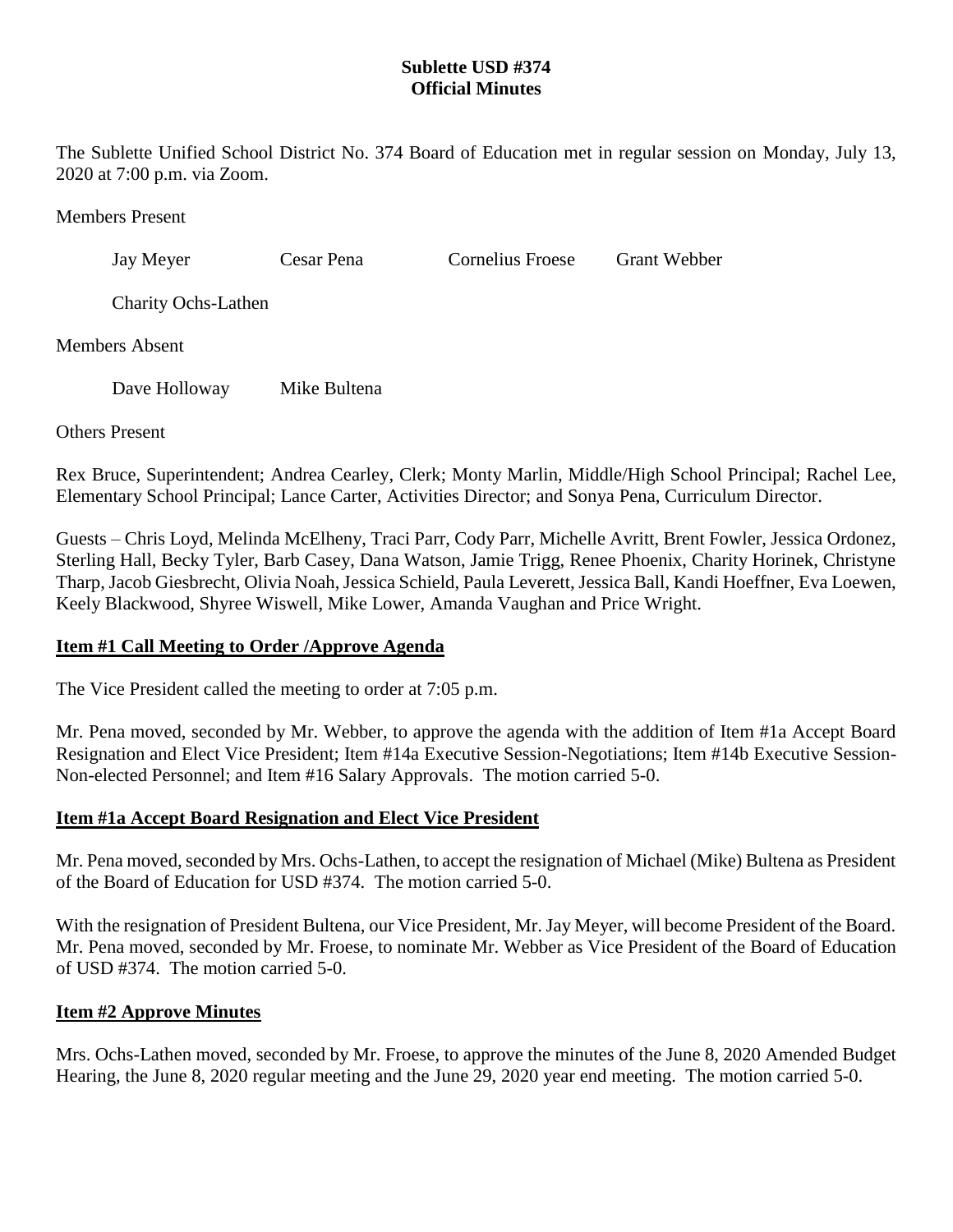## **Item #3 Approve Bills and Authorize Payment**

Prior to the meeting, Mr. Meyer reviewed Purchase Orders and supporting documents presented for payment. Mr. Meyer moved, seconded by Mr. Pena, to approve the bills as listed on the List of Warrants dated 06/30/20 and authorize payment. The motion carried 5-0.

### **Item #4 Approve the Consent Agenda**

Mr. Webber moved, seconded by Mr. Froese, to approve the Consent Agenda with the exception of Item #12 Approve Elementary and High School Faculty and Student Handbooks. The motion carried 5-0.

## **PUBLIC FORUM**

There was no public forum.

## **REPORTS**

### **Curriculum**

Mrs. Pena reported that 9 employees attended a leadership training recently at South Gray. Purchase orders for new materials for the 2020-2021 school year are going out this week.

### Principals

Mr. Marlin reported that High School Graduation is still planned for July 25, 2020 at 4:00 p.m. in the High School Gymnasium. As the date approaches, he will double check with Mrs. Vada Winger, Haskell County Health Director, to make sure this will be an acceptable gathering. He said the final graduation information will go out to the public by text caster.

Mrs. Lee was on vacation, but joined the Zoom meeting. She reported our food service team is continuing the Grab & Go lunches this summer.

### Activities Director

Mr. Carter reported the summer weights class is continuing with cleaning as they go. KSHSAA is waiting on the KSDE guidelines also to see what our fall sports programs might look like.

### SWPRSC/HPEC

Mr. Meyer reported on the SWPRSC Board meeting. There was no HPEC Board meeting report.

### Superintendent:

Mrs. Cearley announced to the Board her intention to resign her position as Board Clerk possibly by the end of December 2020 or as soon as she can complete the training of her replacement. Mr. Bruce reported that he has received the State Board of Education's recommendations for re-opening school this fall. He plans to meet this Friday with Mr. Marlin and Mrs. Lee and then the first of next week, he plans to meet with teachers and parents regarding how school will look this fall. His first priority will be the safety of students and staff and secondly, to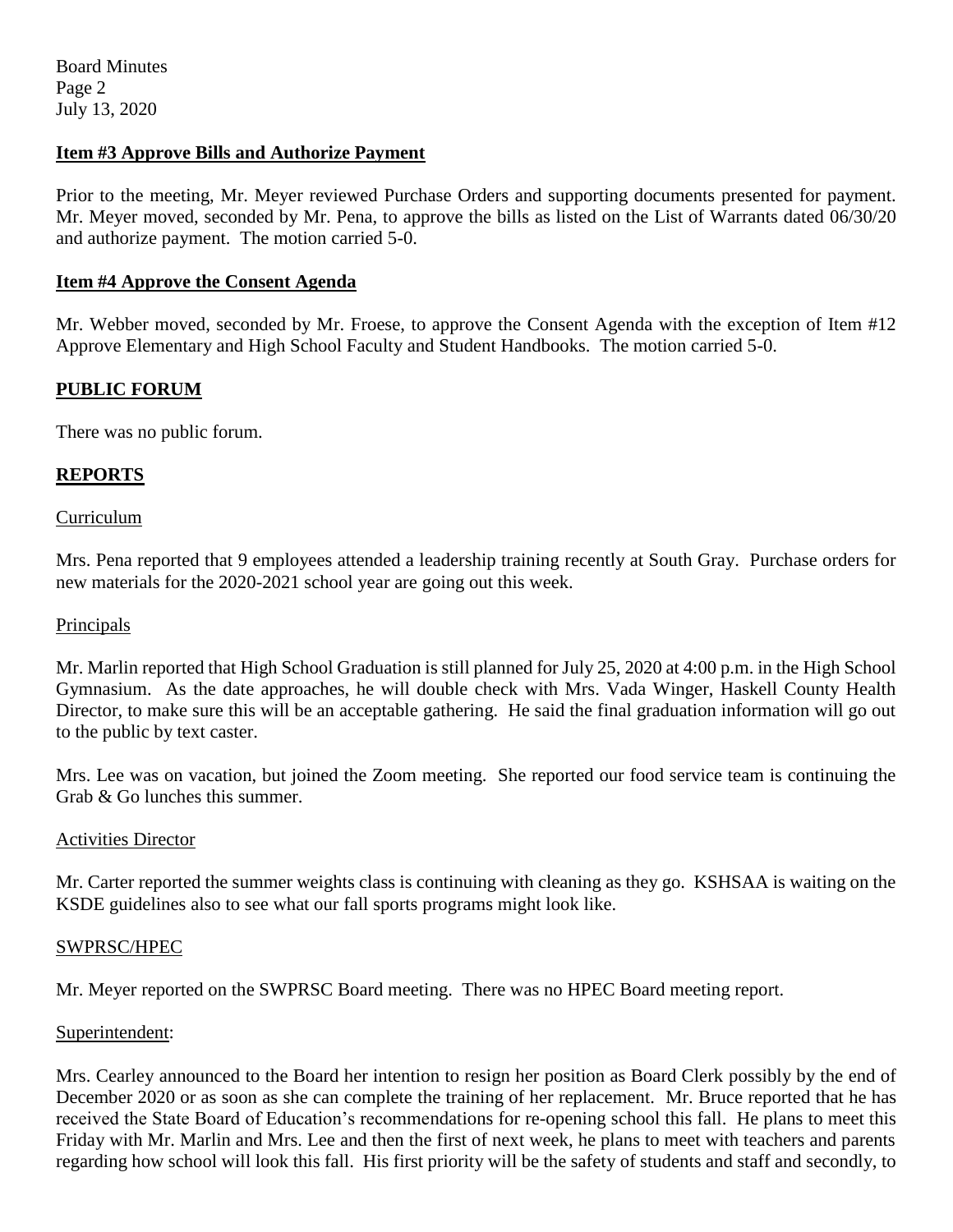Board Minutes Page 3 July 13, 2020

have students at school as much as possible. Our county may soon be receiving \$800,000 in COVID-19 funding to help reimburse our schools, county and hospitals for the extra costs they spend on masks, face shields, sanitizing machines, etc. related to COVID-19. Mr. Bruce is on a county committee formed to monitor the use of these funds. We have received approximately \$50,000 in federal funds from the ESSER/CARES Act to help cover the cost of laptops used for continuous learning.

## **Item #5 Technology Discussion**

Mr. Marlin reported that chromebooks will probably be checked out to each student at the middle school and high school at the beginning of the year for sanitation reasons.

### **Item #6 Report on Cash Balances**

Mrs. Cearley reported on the Cash Balances as of June 30, 2020. She noted that the revenue/expense report included in the board packets was ran before the remaining available balance of \$121,242.31 was transferred from the General fund to the Contingency fund.

### **Item #7 Report of Year End Transfers**

Mrs. Cearley reported on the Year End transfers made from the General Fund to At Risk, Day Care, Bilingual, Summer Food, Special Education and Small Rural Schools; and from the Supplemental General fund to At Risk, 4-Year-Old At Risk and Bilingual.

### **Item #8 Consider Wellness Policy**

Mr. Webber moved, seconded by Mrs. Ochs-Lathen, to approve the 2020-2021 Wellness Policy. The motion carried 5-0.

## **Item #9 Consider Breakfast/Lunch Price Increase for 2020-2021**

Mr. Pena moved, seconded by Mr. Froese, to approve the breakfast/lunch price increase for 2020-2021 as reviewed by the Board and submitted to KSDE. The motion carried 5-0.

### **Item #10 Consider Food Service Agreement**

Mr. Webber moved, seconded by Mrs. Ochs-Lathen, to approve the 2020-2021 school year Food Service Agreement with the breakfast/lunch price increases as approved. The Food Service Agreement includes approval of the Standard of Conduct, Procurement Plan and the Sponsor Application as submitted to KSDE. The motion carried 5-0.

## **Item #11 Appoint HPEC Board Representative and two alternates for 2020-2021**

Mr. Pena moved, seconded by Mr. Webber, to appoint Mrs. Ochs-Lathen as the HPEC Board Representative, and Mr. Webber as the  $1<sup>st</sup>$  alternate and Mr. Froese as the  $2<sup>nd</sup>$  alternate. The motion carried 5-0.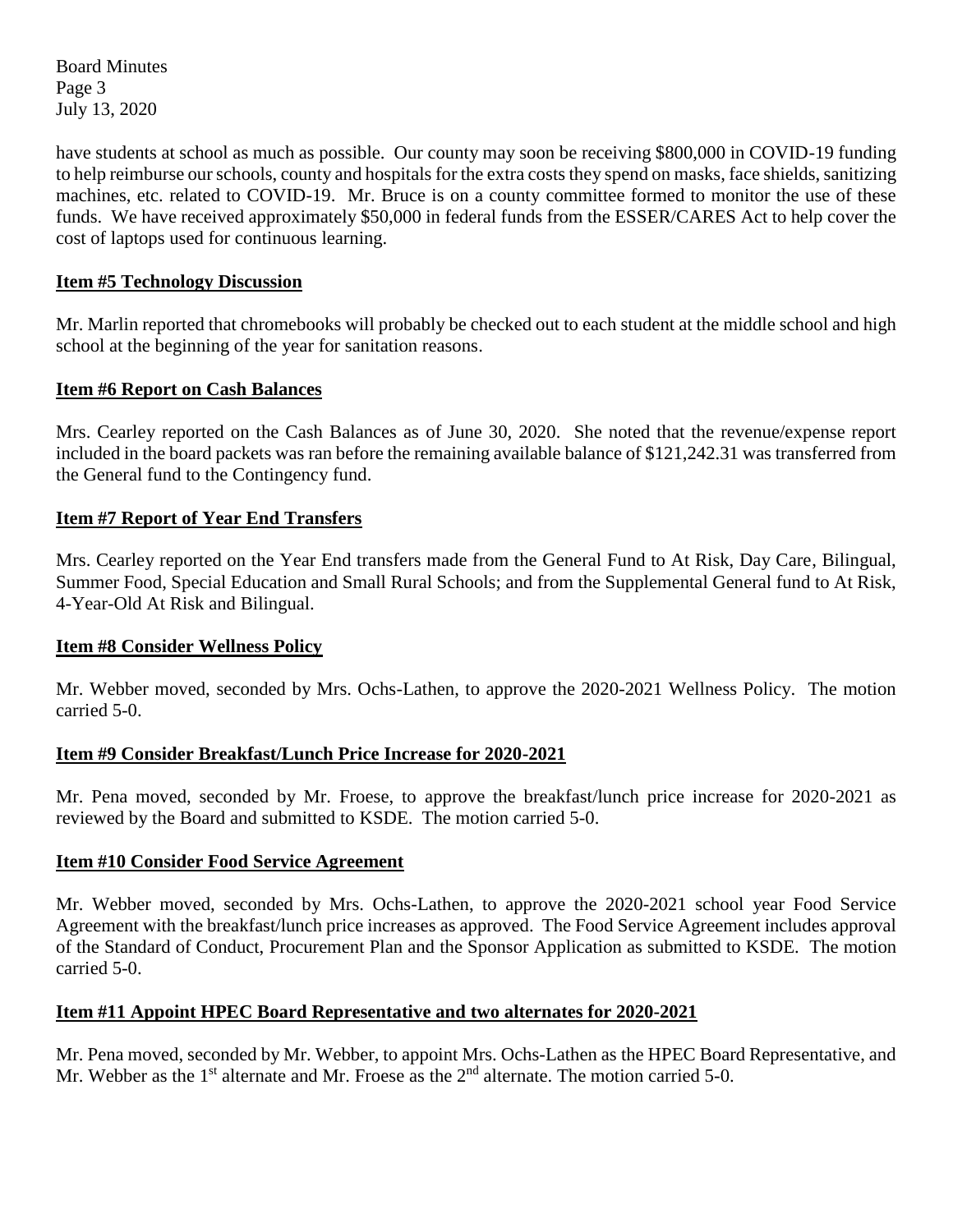## **Item #12 Appoint Governmental Relations Representative**

Mr. Webber moved, seconded by Mr. Froese, to appoint Mr. Pena as the Governmental Relations Representative. The motion carried 5-0.

### **Item #13 Appoint Delegate for the KASB Annual Conference**

Mr. Webber moved, seconded by Mr. Froese, to appoint Mr. Pena as our Delegate for the KASB Annual Conference. The motion carried 5-0.

### **Item #14 Appoint Two (2) Board Negotiators**

Mr. Froese moved, seconded by Mrs. Ochs-Lathen, to appoint the President (Mr. Meyer) and Vice President (Mr. Webber) as the two Board Negotiators. The motion carried 5-0.

### **Item #14a Executive Session – Negotiations**

Mr. Pena moved, seconded by Mr. Webber, to go into executive session to discuss negotiations, to include Mr. Bruce in executive session, and to reconvene to open session at 8:36 p.m. The motion carried 5-0.

The Board reconvened to open session at 8:36 p.m.

## **Item #14b Executive Session – Non-elected Personnel**

Mr. Webber moved, seconded by Mr. Pena, to go into executive session to discuss an individual employee's performance and a potential new employee, pursuant to the non-elected personnel exemption under KOMA, to include Mr. Bruce in executive session, and to reconvene to open session at 8:47 p.m. The motion carried 5-0.

The Board reconvened to open session at 8:47 p.m.

### **Item #15 Contract Approval**

Mr. Pena moved, seconded by Mr. Webber, to approve the contract of Litzy Hernandez-Gonzalez as high school custodian. The motion carried 5-0.

### **Item #16 Salary Approval**

- **A. Classified**
- **B. 12 month Salaried Employees**
- **C. Administration**

Mr. Webber moved, seconded by Mr. Froese, to approve the classified, 12 month salaried employees and administration salaries as discussed in executive session. The motion carried 5-0.